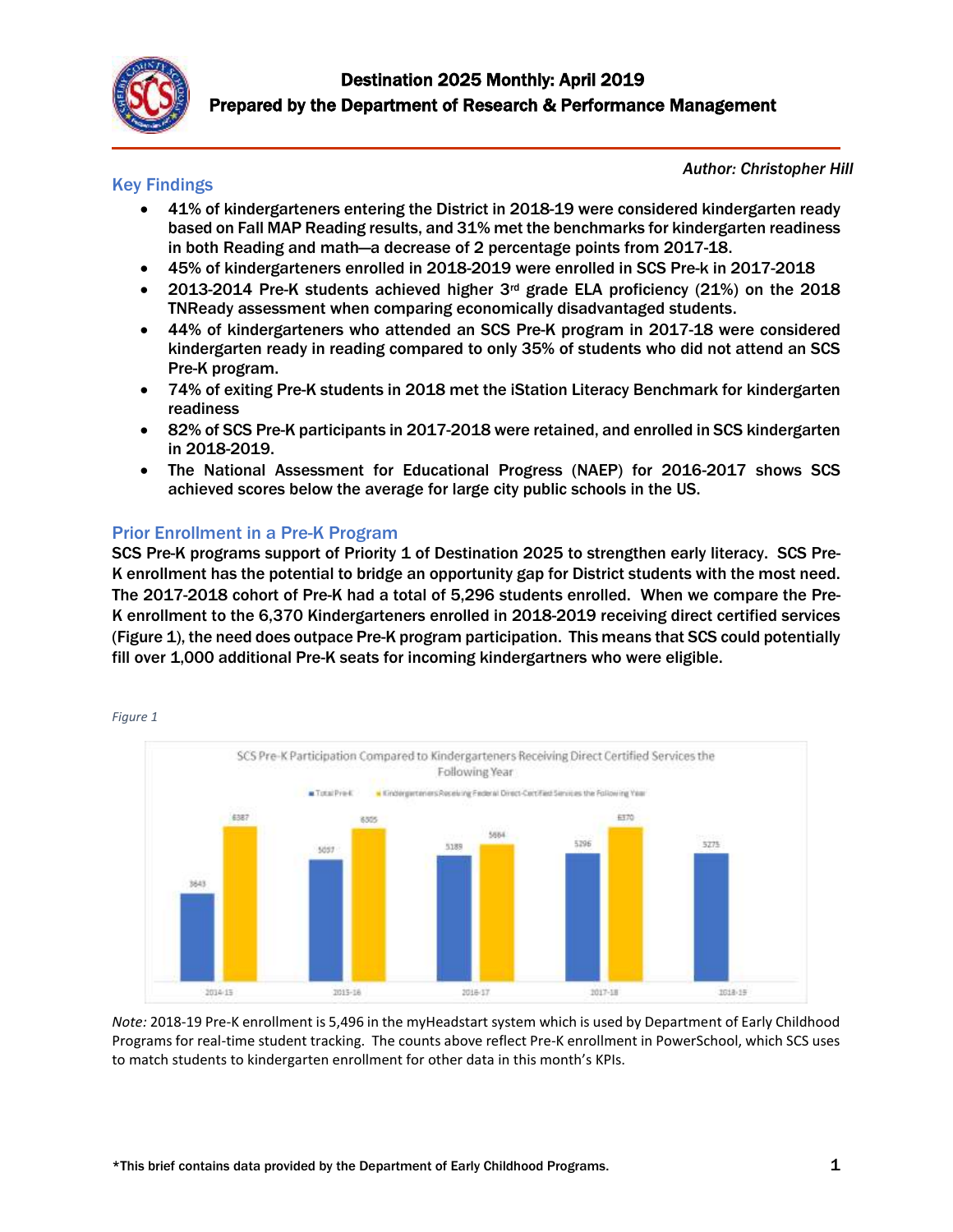

As we look at the number of students from each Pre-K cohort who subsequently enrolled in SCS kindergarten (Figure 2), 4,374 of the 5,296 (82%) Pre-K students in 2017-18 went to an SCS kindergarten program in 2018-2019. This indicator further accentuates the necessity to increase Pre-K program participation in support of SCS students with the most need.

## *Figure 2*



# iStation

SCS Pre-K programs use iStation as a measurement for literacy and as an indirect indicator of readiness for incoming kindergarteners. In spring 2017-18, 74% of Pre-K students reached the benchmark for literacy (Figure 3). From 2014-2018, the percentage of exiting Pre-K students reaching the literacy benchmark has remained level after an increase as the Pre-K program has scaled in size from 65 to 276 classrooms. The Department of Early Childhood Programs has set a target of 78% and the program has scaled to 291 classrooms in 2018-19.



*Figure 3*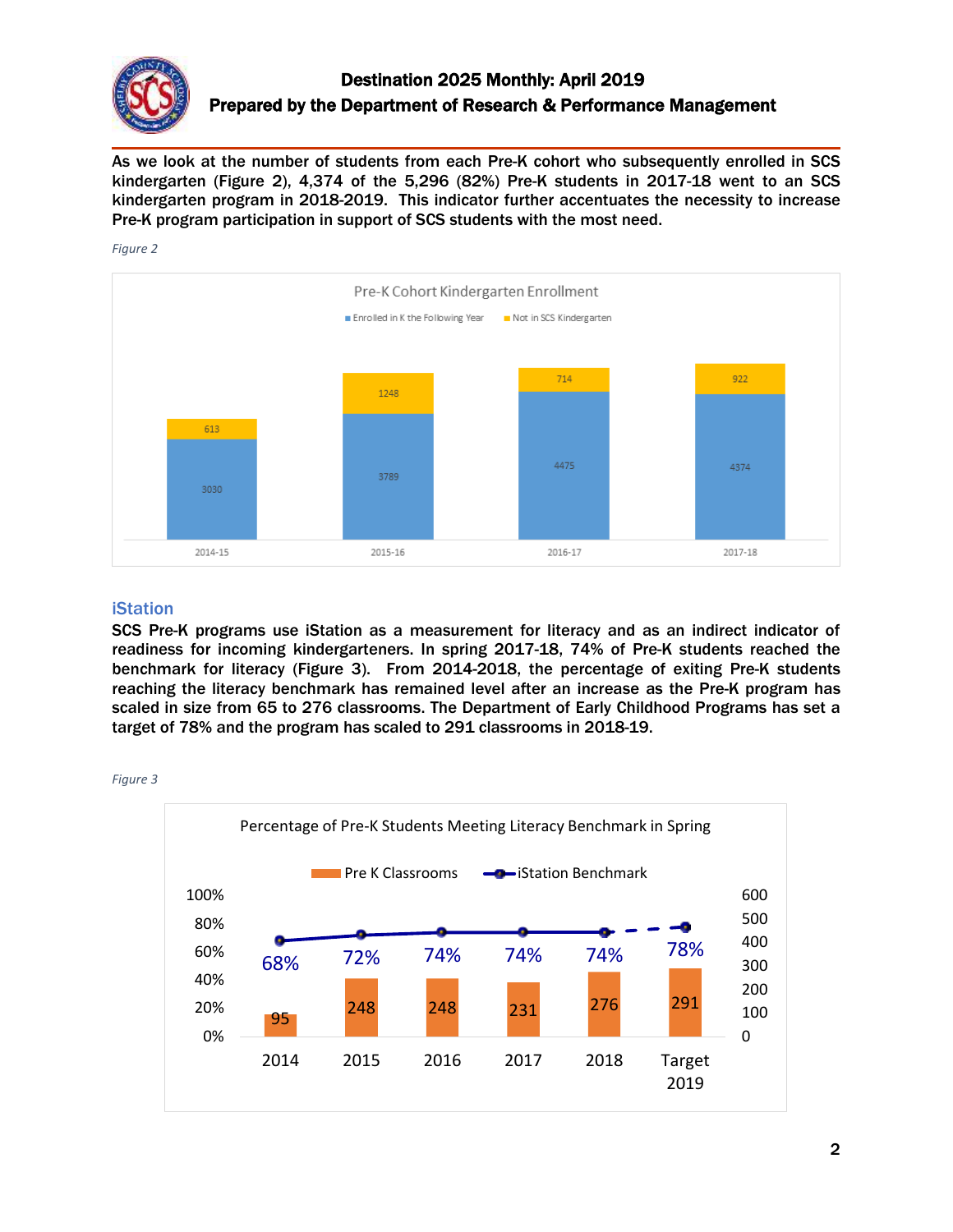

# Evaluating Kindergarten Readiness

SCS *kindergarten readiness* is measured using kindergartener NWEA-MAP Fall RIT scores to determine the preparedness of students for Reading and Math at the kindergarten level. Based on the national averages of Fall kindergarten RIT scores for Reading, students who scored a RIT of at least 141 for Reading are considered *kindergarten ready*. The math readiness benchmark is a RIT score of 140. Understanding the readiness level of students entering Shelby County Schools allows District decision makers to take actions; not only to increase early identification for intervention pathways, but also to support SCS Pre-K rigor and enrollment. Schools receiving fewer students prepared for kindergarten will need greater support for targeted intervention.

Compared to 2017, the percentage of kindergarteners reaching the Reading benchmark in 2018 decreased by 10 percentage points (Figure 4). The percentage of students meeting both cut scores for Reading and Math decreased by two points from 2017 to 2018, 33% and 31%, respectively. One variance that affects this year over year comparison is the fact that the 2017 Fall MAP was administered in October versus August/September in 2018 and 2016. This would allow for more instructional time at the Kindergarten level before being assessed for Kindergarten Readiness.



*Figure 4*

# Pre-K and Kindergarten Readiness

Kindergarten readiness can be further evaluated as an indicator of SCS Pre-K effectiveness. When kindergarten students who participated in a SCS Pre-K program are compared with those who did not, we find that a higher percentage of students with SCS Pre-K participation are considered kindergarten ready (Figure 5). 44% of students with SCS Pre-K achieved the reading benchmark for kindergarten readiness compared to 35% of students who did not participate in SCS Pre-K. For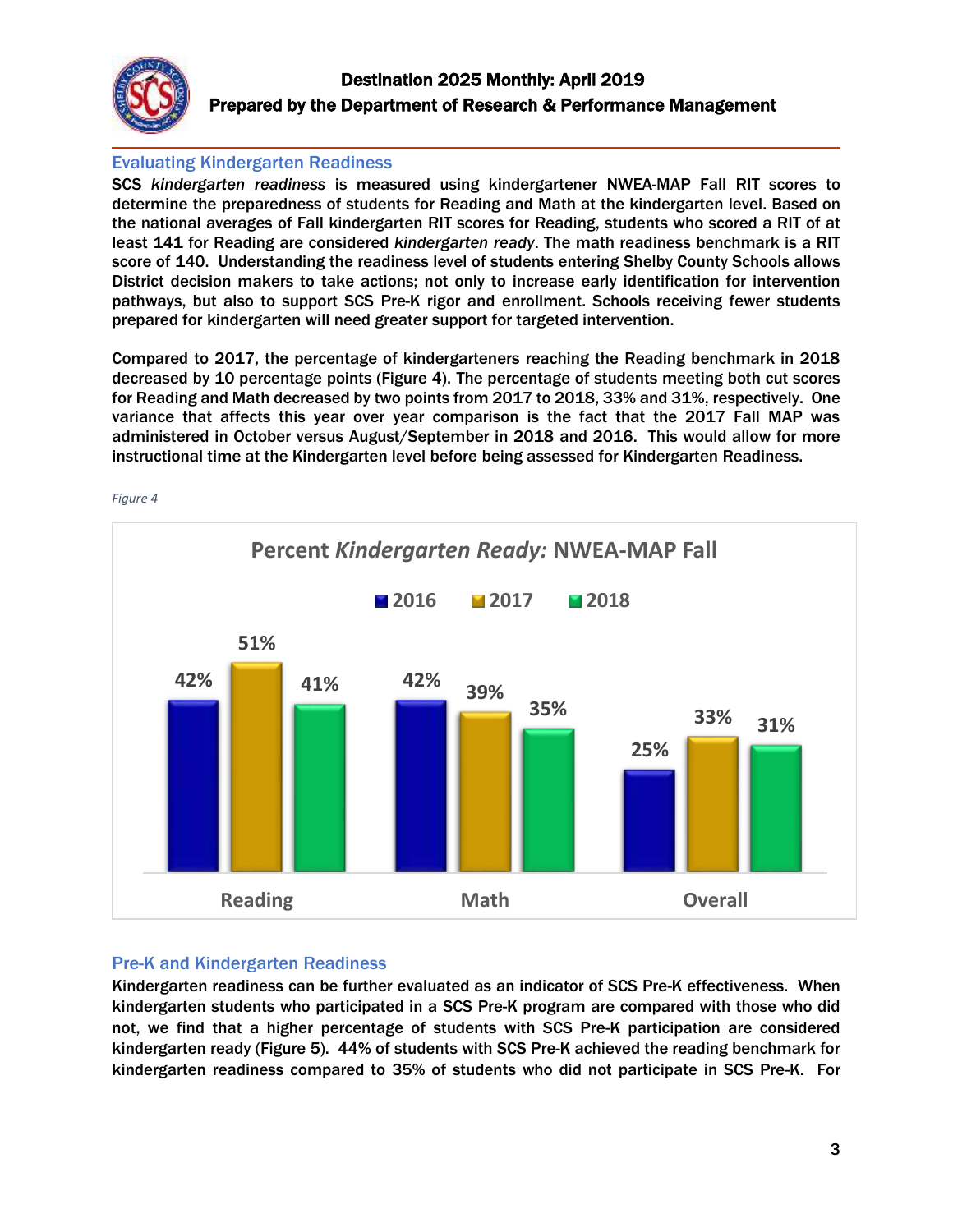

students achieving both math and reading benchmarks, 34% of students with SCS Pre-K met both benchmarks versus 27% of students without SCS Pre-K.



*Figure 5*

# Pre-K and Economic Status

Kindergarten students of varying economic backgrounds consistently show a gap in performance on measures of kindergarten readiness. Filling Pre-K seats with students that have the most need has been employed as an effective strategy to close the gap. In 2018 kindergarten students receiving Federal Direct Certified services were kindergarten ready at a significantly higher percentage (42%) having attended SCS Pre-K versus not (Figure 6). Economically disadvantaged students with Pre-k also performed at a level much more comparable to their non-economically disadvantaged peers.



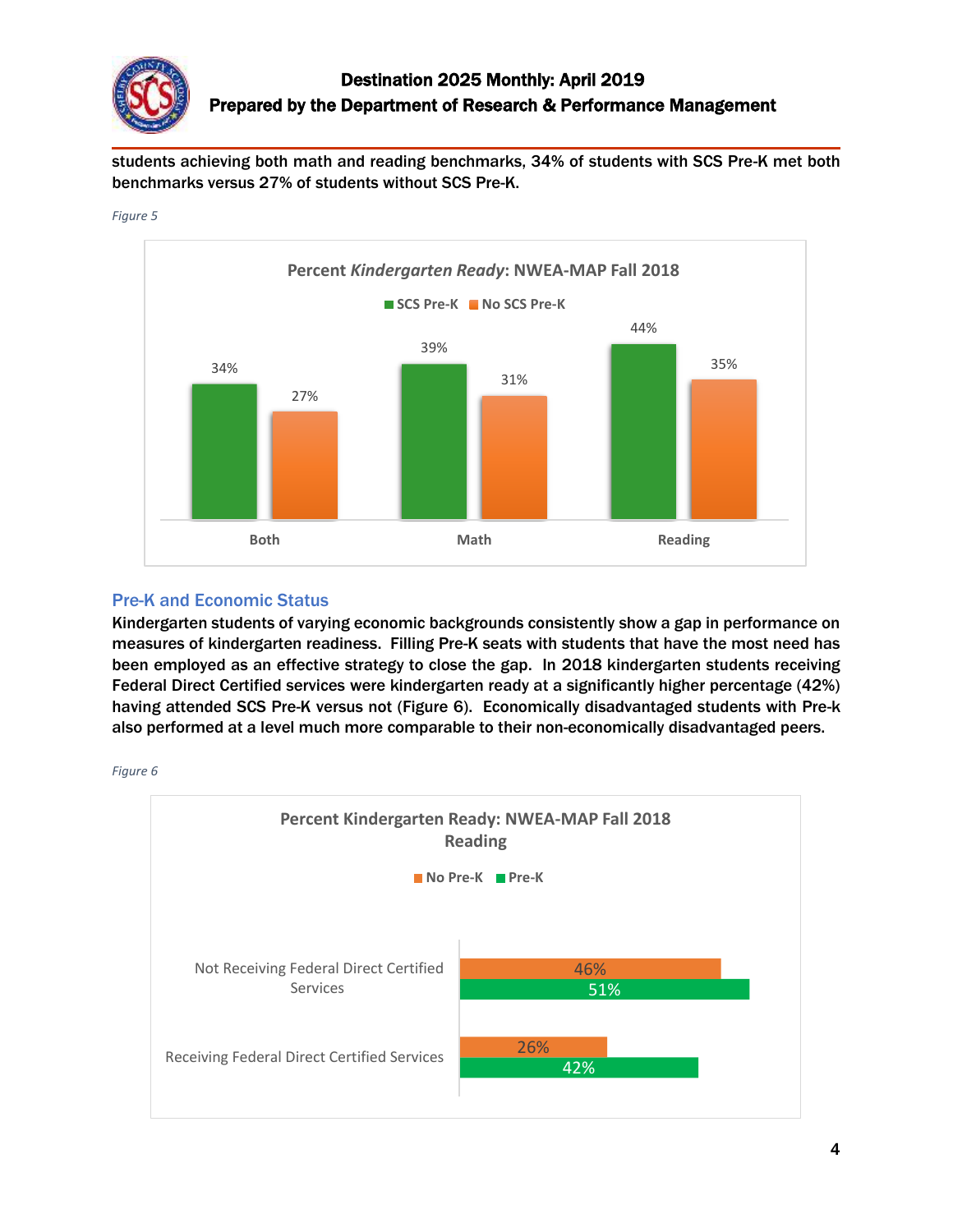

# Pre-K and 3rd Grade Reading

Pre-K can affect academic achievement and close gaps at the Kindergarten level. When students matriculate to  $3<sup>rd</sup>$  grade the effect of having attended Pre-K becomes dramatically less pronounced compared to earlier grades. The results of the TNReady ELA assessment of Spring 2018 shows no advantage for students that attended SCS Pre-K in 2013-2014 when comparing all 3<sup>rd</sup> grade students. However, there is still a difference in achievement for economically disadvantaged students (Figure 7) with 21% of the 13-14 Pre-K students achieving proficiency versus 17% of their peers who were not a part of the 13-14 Pre-K cohort.



Of the 4,806 students that participated in the 2013-2014 Pre-K cohort, 2,515 (52%) were successfully matched to 3rd grade TNReady ELA Scores.

# Department of Early Childhood Program Outlook

The Department of Early Childhood programs is working to continuously improve quality while expanding its reach. One way the department has been tracking program quality is through classroom teacher observations. Teacher observations are compared to the national average across domains including; emotional support, instructional support, and classroom organization. In 2017- 2018 teacher ratings were above the national average across all 3 domains (Figure 7).

*Figure 7*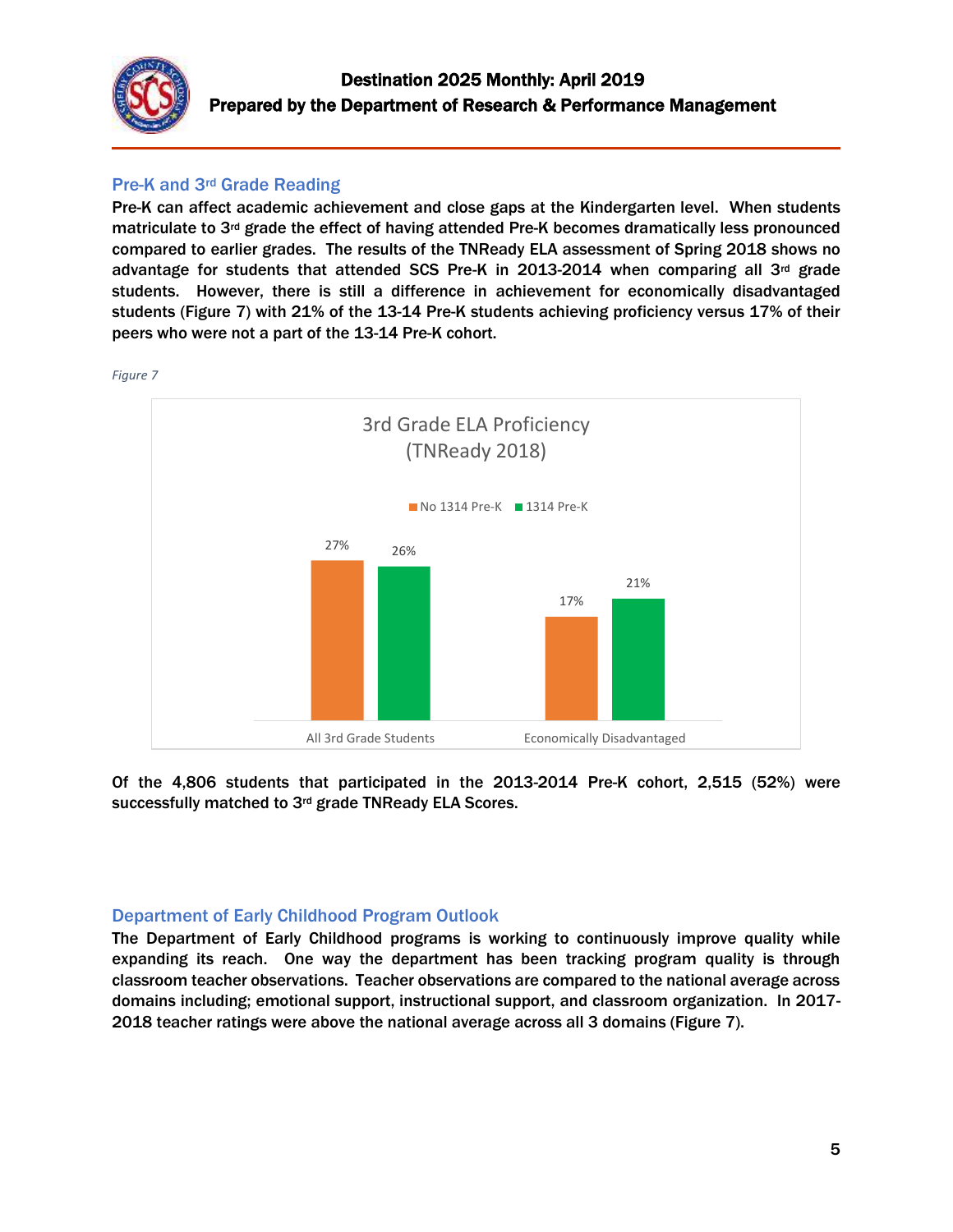

*Figure 8*



Quality improvement efforts are also taking shape in the form of new initiatives for academic engagement and student wrap around services. Initiatives to further engage young students academically include; Khan Academy (an online learning platform), Bridge Curriculum to connect what students learn in Pre-K to the rigor of kindergarten, and CLUE identification for advanced learners in Pre-k. Other initiatives are targeted at student wrap around services including; partnerships with the Salvation Army and Agape to support homeless students, training teachers to support students with social and emotional growth, and continuing to work toward universal pre-k for families of Shelby County.

Early Childhood programs is expanding its reach through numerous engagement efforts for parents and students. Pre-K screening and recruitment will be happening across several neighborhoods from March through the end of June. Events have been designed not only to screen students for pre-k, but to provide information for students transitioning to kindergarten, and provide a fun environment to connect with families.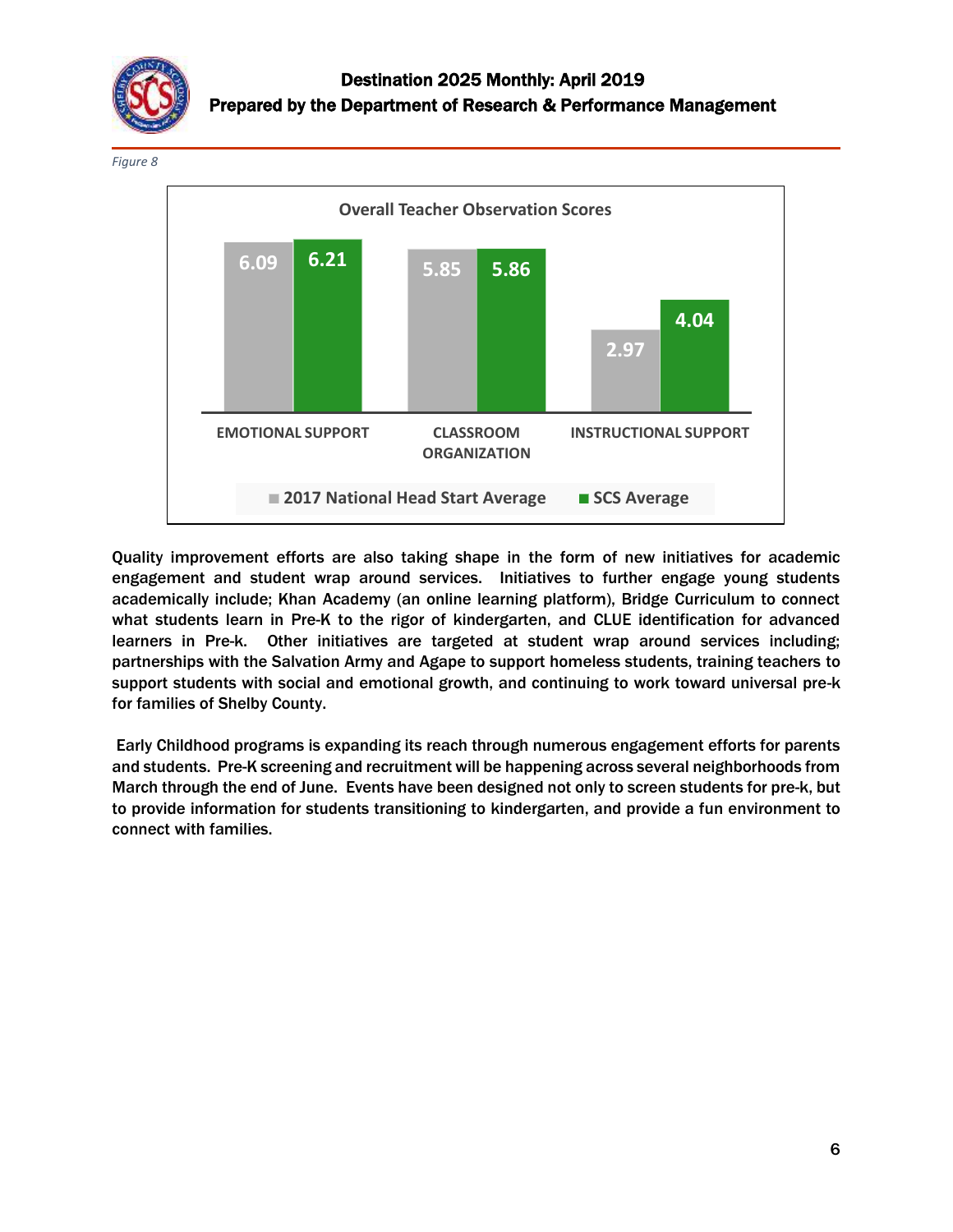

# Destination 2025 Monthly: April 2019 Prepared by the Department of Research & Performance Management

# Appendix: National Assessment for Educational Progress (NAEP)

The National Assessment for Educational Progress measures and compares District level performance across urban school districts in the United States. In 2016-17, SCS was assessed in both reading and math for  $4<sup>th</sup>$  and  $8<sup>th</sup>$  grade (Figures 6-9). The assessment results were compared to other large city public school districts and national averages. SCS had average assessment scores below large city and national comparisons across  $4<sup>th</sup>$  and  $8<sup>th</sup>$  grade for both math and reading.

## *Figure 9: 4th Grade Reading*

#### **Average Scores for District and Large Cities**



#### **Achievement-Level Percentages and Average Score Results**



\* Significantly different (p < .05) from Shelby County (TN). Significance tests were performed using unrounded numbers. NOTE: Detail may not sum to totals because of rounding.

Significantly different (p < .05) from Shelby County (TN). Significance tests were performed using unrounded numbers.

## *Figure 10: 4th Grade Math*

## **Average Scores for District and Large Cities**



 $^\mathrm{g}$  Significantly different ( $\rho$  < .05) from Shelby County (TN). Significance tests were performed using unrounded numbers.

### **Achievement-Level Percentages and Average Score Results**



\* Significantly different (p < . 05) from Shelby County (TN). Significance tests were performed using unrounded numbers.

NOTE: Detail may not sum to totals because of rounding.